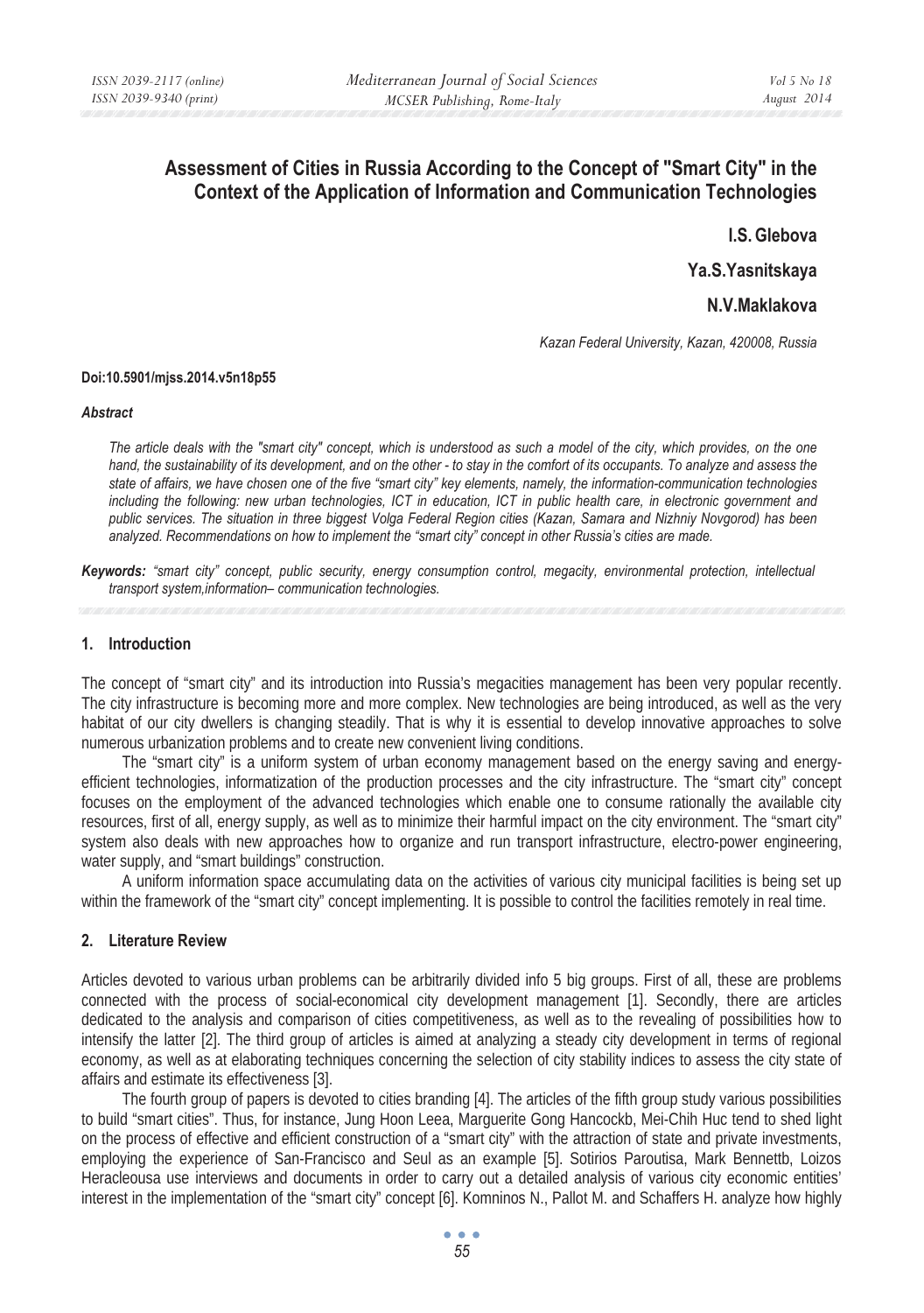| ISSN 2039-2117 (online) | Mediterranean Journal of Social Sciences | Vol 5 No 18 |
|-------------------------|------------------------------------------|-------------|
| ISSN 2039-9340 (print)  | MCSER Publishing, Rome-Italy             | August 2014 |

developed European cities work out "smart city" development strategies on the basis of net infrastructures and the Internet. At the same time they assign an important role to city dwellers, as well as to the development of new forms and types of collaboration among local authorities, research institutes, universities and businesses [7].

Deakin M., Al Waer H. consider problems connected with the intellectual cities construction, paying special attention to social problems. They suggest carrying out the transition from intellectual cities to smart ones, taking into account the mistakes revealed [8].

In his article, Malek J.A. offers to calculate the information global index of social development (IGC) enabling one to analyze the development of the community located in the intellectual city [9].

## **3. Method**

As s whole, the "smart city" concept can be arbitrarily divided into several constituent parts:

- 1) intellectual transport system
- 2) public security
- 3) energy consumption management and control
- 4) environmental protection
- 5) information-communication technologies (ICT).

Within the framework of the present investigation we have chosen to examine one of the main elements, or "basics", of the "smart city", namely, information- communication technologies, comprising the following elements: new urban technologies; ICT in education; ICT in public health care, electronic government and state services. The situation in three biggest Volga Federal region cities (Kazan; Samara and Nizhniy Novgorod), has been analyzed. The results obtained are presented in the following tables.

|                                                                                            |                          |          |                |          | Kazan Weight Samara Weight Nizhniy Novgorod Weight |          |
|--------------------------------------------------------------------------------------------|--------------------------|----------|----------------|----------|----------------------------------------------------|----------|
| Internet                                                                                   |                          |          |                |          |                                                    |          |
| The number of free Wi-Fi points in public places                                           | 1135                     | 0,96     | 1190           | 1        | 1107                                               | 0,93     |
| Wireless Internet on public transport (the number of<br>already-equipped transport routes) | $\overline{2}$           | 0.67     | $\theta$       | $\Omega$ | 3                                                  |          |
| Wireless Internet in the Underground (the number of<br>stations)                           | $\Omega$                 | $\Omega$ | $\Omega$       | $\Omega$ |                                                    |          |
| LTE new generation Internet nets available (4G). The<br>number of operators                | 3                        | 1        | $\overline{2}$ | 0.67     | 0                                                  | $\Omega$ |
| 2 Official city site                                                                       |                          |          |                |          |                                                    |          |
| The site availability                                                                      | $+$                      | 1        | $^{+}$         | 1        | $+$                                                | 1        |
| The number of visits/ attendance (per day)                                                 |                          |          |                |          |                                                    |          |
| 3 QR-codes in the city                                                                     | $+$                      | 1        | $^{+}$         | 1        | $+$                                                |          |
| 4 Electronic tickets                                                                       |                          |          |                |          |                                                    |          |
| Railway stations                                                                           | $+$                      |          | $^{+}$         |          | $+$                                                |          |
| Airports                                                                                   | $+$                      |          | $\ddot{}$      | 1        | $+$                                                |          |
| 5 Universal electronic card of a city-dweller                                              |                          |          |                |          |                                                    |          |
| Availability                                                                               |                          |          |                |          |                                                    |          |
| The number of cards already issued                                                         | 160                      | 0,67     | 107            |          | 60                                                 | 0,38     |
| 6 Ministries' official web pages in social nets                                            | $\overline{\phantom{a}}$ | 0        | $^{+}$         | 1        |                                                    | 0        |
| Total weight                                                                               |                          | 9,28     |                | 8,67     |                                                    | 8,69     |

**Table 1:** Employment of advanced urban technologies in the cities of the Volga Federal Region (VFR)

The data obtained give evidence considering that, in accordance with the introduction and employment of new technologies, Kazan occupies the top place (9, 28). It results from a rather big number of acting Internet–operators (now in force) of new generation (4 G) and a successfully functioning official city site which is intensively used by the city– dwellers. Two other cities (Samara and Nizhniy Novgorod) are a bit behind Kazan. Each of the two cities has its own strong points and advantages in the sphere above. Samara houses the biggest number of free public Internet points. There are official web-pages of the city top authority in the Twitter, as well as Samara mayor's office video channel in the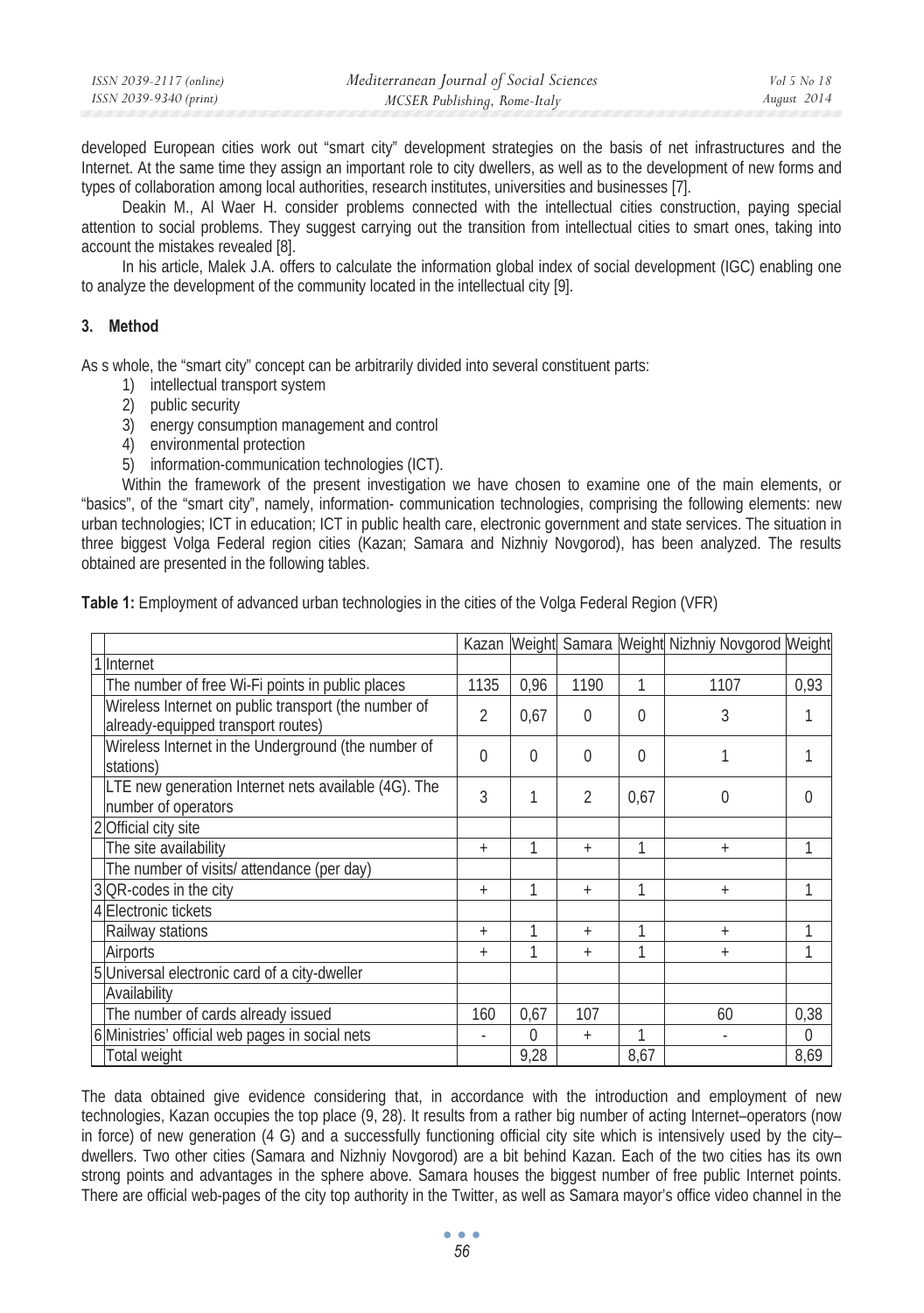| ISSN 2039-2117 (online) | Mediterranean Journal of Social Sciences | Vol 5 No 18 |
|-------------------------|------------------------------------------|-------------|
| ISSN 2039-9340 (print)  | MCSER Publishing, Rome-Italy             | August 2014 |

YouTube. It implies that Samara authorities are efficiently employing social net resources to improve their image among the active net users, namely, the young ones. It should be also mentioned that Samara is the only city here which has started introducing the Net in the Underground. Nizhniy Novgorod also tries not to lag behind the rival cities: 3 city routes are equipped with the wireless Internet there and, as the city authorities have already promised, the number of the routes will be increased.

**Table 2:** Cities rating in accordance with the ICT employment in education

|                                                 | Kazan | Weight | Samara | Weiaht | Nizhniy Novgorod | Weight |
|-------------------------------------------------|-------|--------|--------|--------|------------------|--------|
| Pupil's electronic card (the number of schools) | 89    | 0.47   |        |        | 189              |        |
| Electronic education                            |       |        |        |        |                  |        |
| The availability of trend                       |       |        |        |        |                  |        |
| Electronic journal/ diary system                |       |        |        |        |                  |        |
| Distant education                               |       |        |        |        |                  |        |
| Total weight                                    |       | 3.47   |        |        |                  |        |

Of the three cities, the leader in ICT employment is Kazan (3,47). Nizhniy Novgorod is a bit behind Kazan (3), but Samara lags behind significantly as it is doing practically nothing in this particular sphere.

|  |  |  | Table 3: Cities rating in accordance with the ICT employment in healthcare |  |  |  |  |
|--|--|--|----------------------------------------------------------------------------|--|--|--|--|
|--|--|--|----------------------------------------------------------------------------|--|--|--|--|

|                                                                           | Kazan | Weight | Samara | Weight | Nizhniy Novgorod | Weight |
|---------------------------------------------------------------------------|-------|--------|--------|--------|------------------|--------|
| Healthcare unified portal                                                 |       |        |        |        |                  |        |
| Convenient way to be put on the list                                      |       |        |        |        |                  |        |
| Mobile application                                                        |       |        |        |        |                  |        |
| Availability of innovative projects in the sphere of<br>public healthcare |       |        |        |        |                  |        |
| Innovation centers in the sphere of healthcare                            |       |        |        |        |                  |        |
| Total weight                                                              |       |        |        |        |                  |        |

Kazan is still the leader in the sphere of healthcare as well. A unified healthcare portal is successfully functioning in the capital of Tatarstan. There are several mobile supplements which help make an appointment with the doctor, as well as get to know the doctors' timetable. Samara occupies the second place as it lacks innovation projects in public healthcare and mobile supplement, but an apparent outsider is Nizhniy Novgorod as from all the enumerated parameters it meets the demand of only two.

**Table 4:** Cities rating in the sphere of the state services and electronic government service employment

|   |                                             | Kazan  | Weight   | Samara | Weight   | Nizhniy Novgorod | Weight   |
|---|---------------------------------------------|--------|----------|--------|----------|------------------|----------|
|   | Online services                             |        |          |        |          |                  |          |
|   | Payment for utility services                | $^{+}$ |          | $^{+}$ |          | $^{+}$           |          |
|   | Paying traffic penalties                    | $^{+}$ |          | $^{+}$ |          | $^{+}$           |          |
|   | TS registration                             | $^{+}$ |          | $^{+}$ |          |                  |          |
|   | Registry office services                    | $^{+}$ |          | $^{+}$ |          | $^{+}$           |          |
|   | SP registration                             |        | U        |        | $\Omega$ |                  | $\Omega$ |
|   | The number of electronic services           | 138    |          | 110    | 0.8      | 66               | 0,48     |
| 2 | The number of government services informats | 138    |          | 44     | 0.32     |                  | 0,05     |
| 3 | Mobile supplements                          | $^{+}$ |          |        | $\Omega$ |                  | $\Omega$ |
| 4 | Mobile version                              |        | $\Omega$ | $^{+}$ |          |                  | $\Omega$ |
| 5 | The Internet-reception room                 | $^{+}$ |          | $^{+}$ |          | $^{+}$           |          |
| 6 | The city electronic card                    | $^{+}$ |          |        | $\Omega$ |                  | U        |
|   | Personal account                            | $+$    |          | $+$    |          |                  | U        |
| 8 | City/ Regional news multicasting            | $^{+}$ |          | $^{+}$ |          | $^{+}$           |          |
|   | <b>Total weight</b>                         |        | 11       |        | 9.12     |                  | 6/53     |

The last criterion is the availability and effectiveness of the "Electronic government" service in the cities. In this context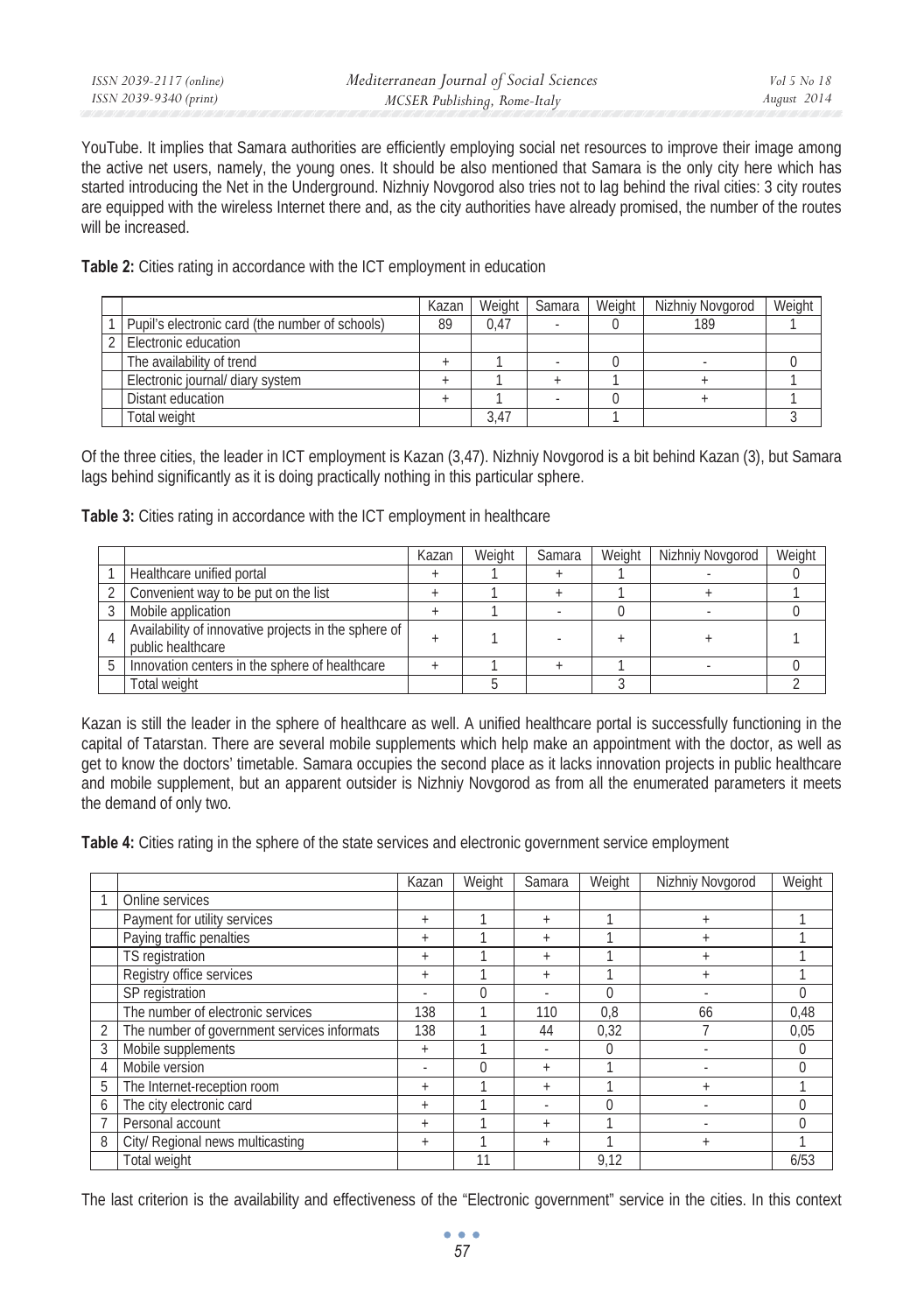| ISSN 2039-2117 (online) | Mediterranean Journal of Social Sciences | Vol 5 No 18 |
|-------------------------|------------------------------------------|-------------|
| ISSN 2039-9340 (print)  | MCSER Publishing, Rome-Italy             | August 2014 |

the situation is the same , i.e. Kazan is a constant leader. Kazan electronic government provides all necessary services including all those making the citizens' access to the state services easier. Samara goes second. Here the electronic government is developed only a bit worse as the city does not possess mobile supplements and city electronic card. However, as a whole, Samara state services fulfill their main function (5) rather effectively and efficiently. The lowest position is occupied by Nizhniy Novgorod. Its poor quality services provided via the Internet and record-breaking low number of "Electronic government" infomats round the city should be specially mentioned. It may be connected with the fact that the service mentioned above is not very popular among the citizens of Nizhniy Novgorod.

Using the data obtained we may produce a summarized cities rating in accordance with the level of their information-communication technologies development.

**Table 5:** Summarized cities rating

|                        | Kazan | Samara | Nizhniy Novgorod |
|------------------------|-------|--------|------------------|
| New urban technologies | 9.28  | 8.67   | 8.69             |
| Education              | 3.47  |        |                  |
| Public healthcare      |       |        |                  |
| Electronic government  |       | 1.12   |                  |
| Total weight           |       |        |                  |

## **4. Results**

Thus, the city of Kazan certainly heads the list (28,79) as it has the leading positions according to all the parameters. Then goes Samara (21,79) followed by Nizhniy Novgorod (20,22). In accordance with the analysis carried out the following two conclusions can be drawn.

Firstly, when the key criterion is the introduction of information-communication technologies into the city infrastructure the best city, or the "smartest city", to be more exact, is Kazan as all the innovations here are used more efficiently and, even more, they are in great demand among the city-dwellers in all the spheres under consideration.

Secondly, all the three cities (Kazan, Nizhniy Novgorod and Samara) are actively developing other constituent parts of the "smart city", such as "smart roads", crossroads, innovations in the public utilities sphere and energy-saving technologies, in other words, everything that could be attributed to the smart city" concept.

At the same time it is necessary to admit that despite the already obtained results, it is too early to say that we have achieved the stated goal, i.e. it is too far for Russian cities to become really "smart" ones. The greatest difficulty lies in the fact that the initial and final stages of this process ought to take place simultaneously. For example, the introduction of intellectual systems to the traffic management and control should be carried out immediately along with the construction of new bypasses and bridges. Special large-scale investments as well as highly-qualified specialists are required to make these plans come true.

# **5. Conclusions**

Cities normally encounter numerous problems which, in their turn, make it difficult to introduce new urban technologies into the city life, among them:

- city-dwellers, who are ill-informed about the technologies introduced;
- absence of information exchange among the city dwellers, city economic entities and local authorities;
- non-complex introduction of the "smart city" technologies;
- insufficient transport system intellectualization.

Taking info account foreign experience in this field, it is necessary to carry out complex measures to implement the "smart city" model, namely:

- to have citizens informed and trained enough to be ready to accept advanced urban technologies;
- to carry out systematic monitoring of the city environment as the key element of the "smart city";
- to operatively provide "on-line" information for the local authorities about all the faults in the city systems functioning.

Besides the above mentioned principles of the "smart city" actualization, it would be beneficial to introduce step-bystep the following advanced technologies to make the city more convenient and attractive to live in:

1. "smart traffic lights" and "smart crossroad" technologies;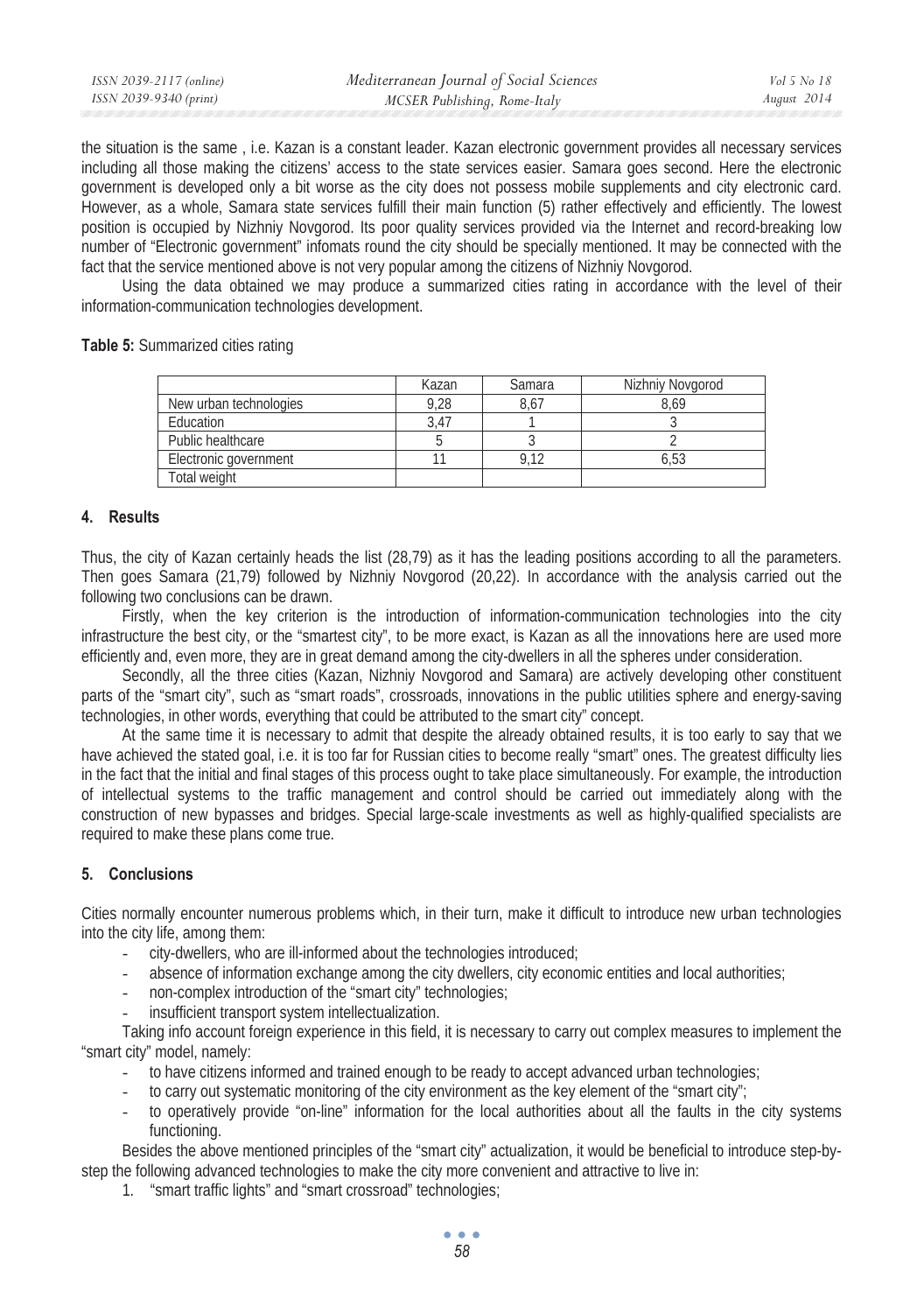- 2. "car-sharing" system (short term car hiring);
- 3. "smart municipal transport" with on-board computers and without conductors;
- 4. "smart stations" equipped with anti-vandal security cameras, information indicator boards and bilateral telephone device to contact the police, ambulance or dispatcher;
- 5. separate waste collection as the first step towards the urban ecological security;
- 6. special mobile supplements for the citizens to inform the local authorities about various city problems;
- 7. information of the citizens in advance about new ICT to be introduced into the city infrastructure (via SMSdistribution, the Internet and home address distribution).

All the enumerated elements of the "smart city" are likely to be put into practice in Russia's cities in the nearest future. Moreover, they are to mitigate significantly the citizens' life, making it much more convenient and comfortable. They are expected to relieve pressure on our roads, to reduce the number of traffic jams, to make the every- day life of citizens much safer, as well as to improve the ecological situation in the cities. The state and municipal governmental bodies and businesses are the true driving forces to stimulate and motivate the introduction of the "smart city" model. The "smart city" is the right site for fruitful private-state partnership and collaboration, which are to create new jobs, to ensure ecological problems solving and re-distribution of energy, etc. The "smart city" concept is an effective tool contributing to the development of the city economy and environment. The municipal authorities should understand that the approach presented gives a perfect opportunity for peaceful co-existence of both artificial and natural human "habitats" . In this sense it is the only possible model of our future survival in the technogenic world.

#### **References**

- Caroline Andrew, David Doloreux. Economic development, social inclusion and urban governance: The case of the city-region of Ottawa in Canada\\ International Journal of Urban and Regional Research,- Volume 36, Issue 6, pages 1288-1305, November 2012.
- Shaleen Singhala, Stanley McGrealb, Jim Berryc Land. An evaluative model for city competitiveness: Application to UK cities, Use Policy, - Volume 30, Issue 1, Pages 214–222, January 2013.
- Sadriev, A.R., 2013. Problems and Prospects of Networking Mechanism Using in Energy Systems Innovation Development. Middle-East Journal of Scientific Research 17 (10): 1453-1456.
- Rahul B. Hirematha, P. Balachandrab, Bimlesh Kumarc, Sheelratan S. Bansoded, J. Murali. Indicator-based urban sustainability A review - Energy for Sustainable Development, Volume 17, Issue 6, Pages 555–563,December 2013.
- Silvia Tobiasa, Priska Müller. Wahl Land Can place branding support landscape conservation in city-regions? A case study from Switzerland Use Policy. - Volume 30, Issue 1, Pages 266–275, January 2013.
- Bagautdinova NG, Sarkin A.V, Averyanov B.A., Novenkova A.Z., Arzhantseva N. Assessment of Efficiency of Realization of Paternalistic Policy of Industrial Enterprises Development// Mediterranean Journal of Social Sciences.- Vol.5, No12, (2014)-pp.9-14
- Jung Hoon Leea, Marguerite Gong Hancockb, Mei-Chih Huc. Towards an effective framework for building smart cities: Lessons from Seoul and San Francisco\\ Technological Forecasting and Social Change,- Available online,- ,3 October 2013.
- Sotirios Paroutisa, Mark Bennettb, Loizos Heracleousa. A strategic view on smart city technology: The case of IBM Smarter Cities during a recession \\ Technological Forecasting and Social Change, Available online,-3- October 2013.
- Bagautdinova N.G., Levitsky B.E, Vorobyeva L.E., Pratchenko O.V Formation of Synergetic Effect of Human Resource Management of Business Organization //Mediterranean Journal of Social Sciences.- Vol.5, No12, (2014)-pp.15-20.
- Melnik, A.N., Sadriev A.R. Problems and prospects of the formation of clusters in the power engineering // World Applied Sciences Journal (Education, Law, Economics, Language and Communication). - 2013. - v. 27. – pp. 194-197.
- Komninos, N., Pallot, M. , Schaffers, H. Special Issue on Smart Cities and the Future Internet in Europe \\ Journal of the Knowledge Economy Volume 4, Issue 2, Pages 119-134, 2013.
- Varlamova J.A., Larionova N.I. Economic behavior of households: cross-country comparison. Life Science Journal 2014; 11(6s): 409– 413.
- Deakin, M, Al Waer, H. From intelligent to smart cities // Intelligent buildings International, Volume 3, Issue 3 , Pages 140-152, July 2011.
- Malek, J.A. Informative global community development index of intelligent city\\ WSEAS Transactions on Information Science and Applications Volume 7, Issue 1, Pages 112-121, January 2010.